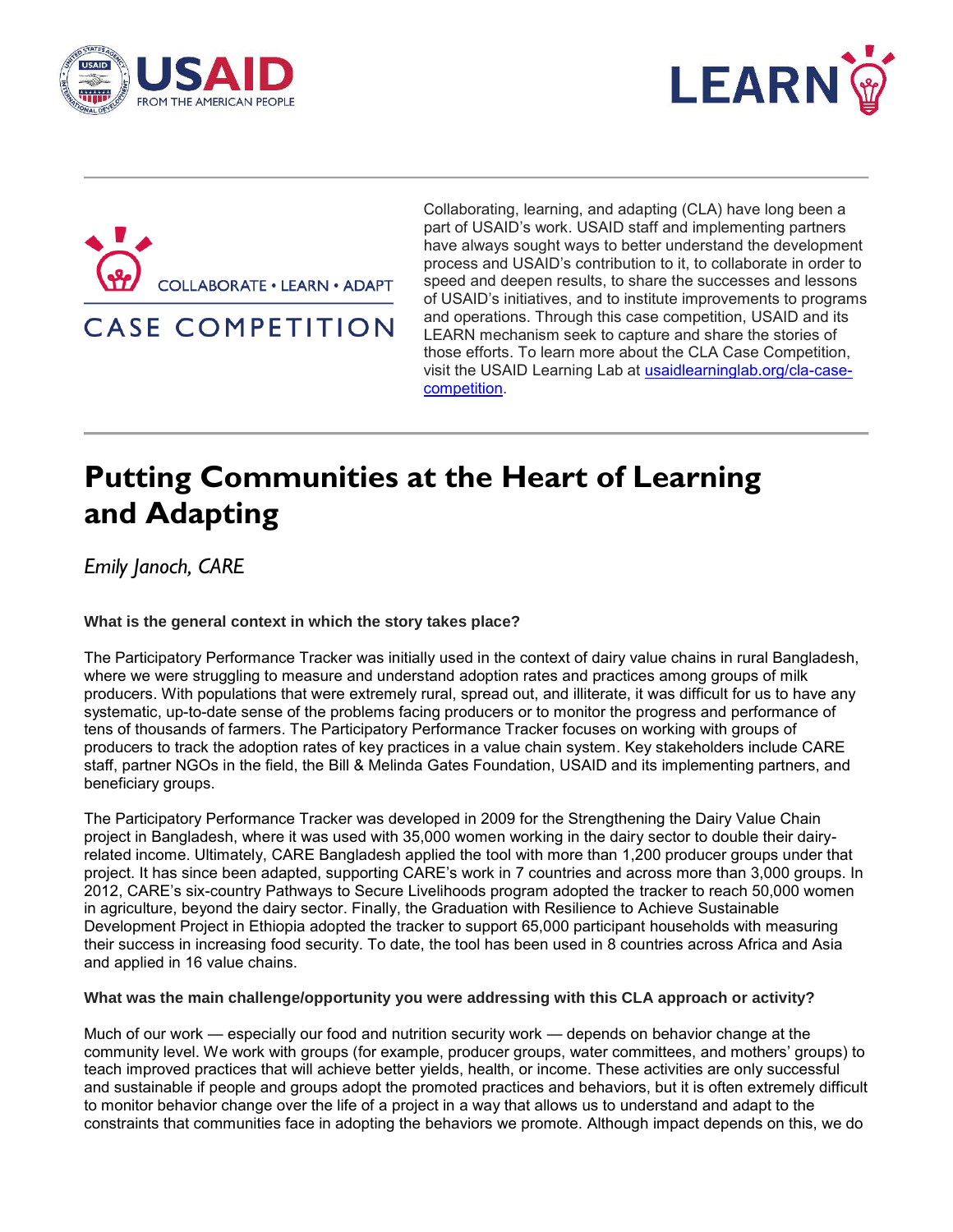



not often measure whether the process itself is functioning. The Participatory Performance Tracker address three key pain points for our work:

- **Too much confused data:** With hundreds or thousands of producer groups spread across communities or even countries, and separate facilitators working with each group, it becomes very difficult to have an overarching sense of what is working, what we are struggling with, and what problems are recurring across the project that require a more systematic view of where management or advocacy strategies can improve success. This slows data collection, makes analysis difficult, and often makes the effort of collecting data a waste because no one examines the results. If we collect too much data, we can't act on most of it.
- **Data collection is too infrequent to fix problems:** Endline survey data may give us adoption rates, but the data do not allow us to make midstream course corrections, nor do they allow us to understand **why** communities are picking particular behaviors over others. We needed to be able to collect data in a timely fashion, and in a way that allowed us to both address problems at the level of each community and aggregate to look at project-wide problems so we could make changes.
- **Communities are uninvolved in data collection, so they are not motivated to act on our training, or the evidence:** Much of our evaluation work is driven by external consultants who come in at the end of a project and say what impact the project had. They tend to parachute in, administer surveys, and leave the community without ever reporting back. This kind of endline survey rarely promotes the community's participation in the process, so the communities and groups **themselves** understand what is working or what is not, and how they might make changes to get to better impacts. Generally, communities do not even see the survey data we collect at the end of a project. When communities understand the barriers they face, they can see both where they need to change their own behaviors and where they need to ask for external help. This requires tools that communities can use and understand.

## **Describe the CLA approach or activity employed.**

The Participatory Performance Tracker is a management and outcome monitoring tool that allows for evaluation of group dynamics and performance, with the support of group leaders and field facilitator coordinators. To effectively use the tracker, groups must hold regular meetings to foster dialogue around the adoption of key behaviors and practices and capture data on individual and group performance. The data can be aggregated at the district, regional, national, or global level in order to analyze how groups progress over time, and may be analyzed at different times throughout the year to facilitate course corrections. Cohorts can be compared in order to learn what is working in the field and where there may be gaps in program implementation. Data from the Participatory Performance Tracker can be analyzed by practice area — agriculture, financial inclusion, or nutrition — to allow for the identification of high and low performing groups. This way, CARE may identify group-specific gaps in implementation. The tool may also inform management decision-making so managers can allocate staff and resources to struggling groups. Ultimately, the Participatory Performance Tracker provides groups with a means to assess their own progress to empower them and create within-group transparency. Individuals as well as groups are able to identify their performance gaps to create momentum and pressure to improve. The tool can be tailored to capture information on common group activities and particular factors of importance, such as gender inclusivity, savings, and broader financial inclusion.

The Participatory Performance Tracker consists of two parts, which allow for the monitoring of the adoption of key practices at individual and group levels. The Individual Tracking Sheet documents the performance of each group member in relation to the individual performance areas laid out by program staff and group leaders. An example of an individual practice that could be included on the Individual Tracking Sheet is adoption of an improved seed variety. The Group Maturity Sheet tracks the performance of the group as a whole and documents how the group is working together on topics such as leadership, recordkeeping, and gender equity. An example of a group capacity that could be included on the Group Maturity Sheet is the practice of gender equitable governance. Evaluating a combination of individual practice adoption and group capacities allows for a more comprehensive picture of what is happening, at both levels, as a result of the program. However, a program might focus on only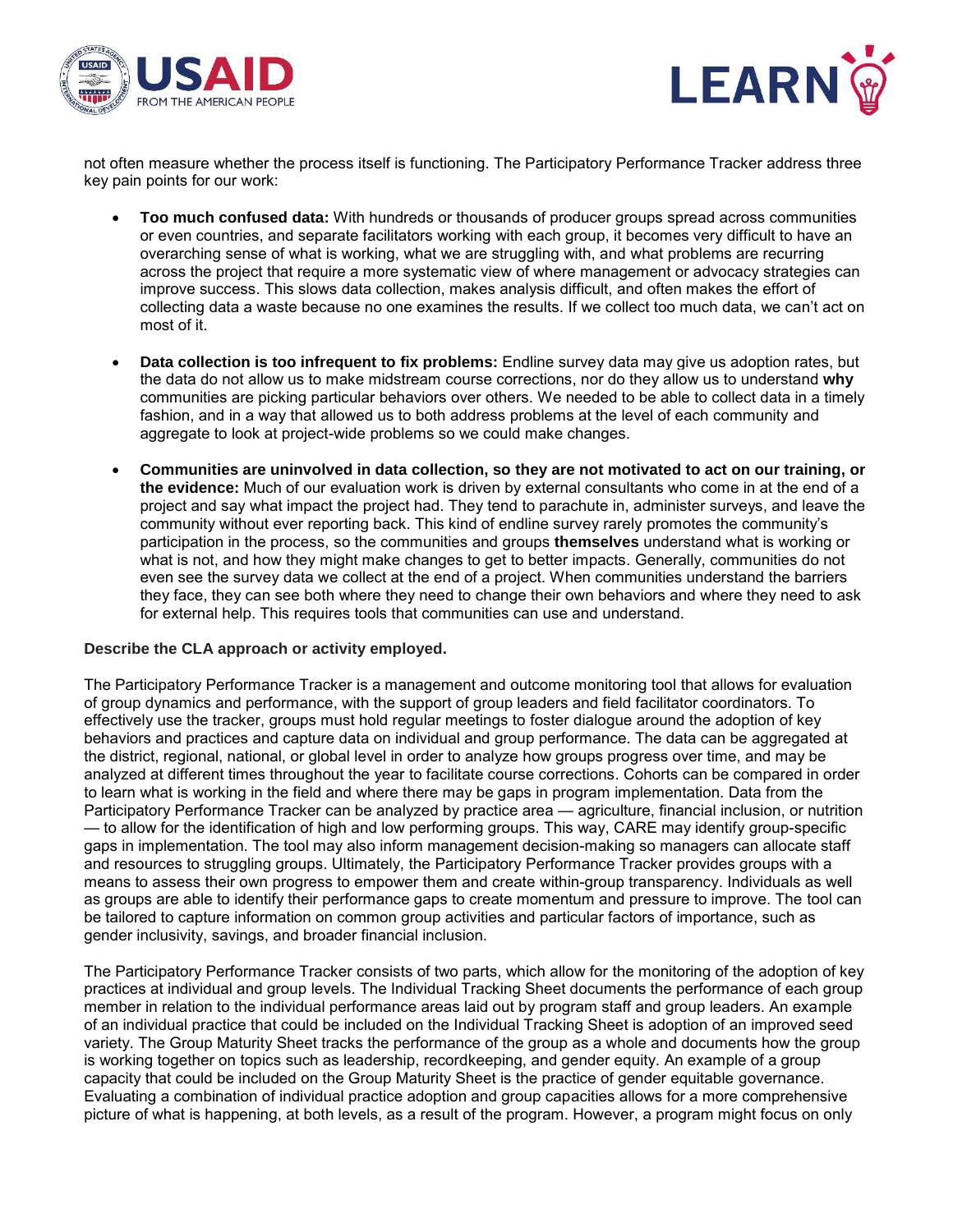



one dimension of key practice adoption of the two (Individual Tracking Sheet and the Group Maturity Sheet), based on the requirements.

We apply the Participatory Performance Tracker once every six months and share the results with communities and with our staff, partners, and donors to plan and implement any needed changes. We have also begun adapting as an internal tool to track our own management and behaviors, to continuously pursue excellence as an organization.

#### **Were there any special considerations during implementation (e.g., necessary resources or enabling factors)?**

Some of our particular success factors are our well-trained and invested facilitators at the community level. They are really the linchpin for doing this work in a way that gets communities to participate in the self-assessment process and getting them motivated to act, beyond giving the project management team the information they need to improve the work. The tool needs to be simple and brief enough for community facilitators to apply. Facilitators need to have excellent training and focus on working with communities to have these conversations in a way that will generate discussion on adoption of practices and useful data without seeming judgmental or punitive.

Another success factor is the size and scope of the teams at CARE. A practice that worked successfully in one country office is now scaled up to eight countries and thousands of community groups because of the connections between groups and offices here. We are able to share and adapt best practices globally, and we use annual learning events and key knowledge management platforms to achieve that linkage and scale. The tool itself needed to be flexible enough to adapt in many different value chains and circumstances. Having tested it in so many places, we are now able to go to events such as InterAction workshops and present to other partners with evidence that it works.

We have also developed an electronic version of the Participatory Performance Tracker, which streamlines data collection and analysis at the central level even further, giving management teams data in real time. It is important to be careful to continue to promote the participatory nature of the exercise, and not let control over the technology equal control over the process. Often, community groups still need to see the paper versions of the work as part of the group exercise of discussing the issues at hand.

# **What have been the outcomes, results, or impacts of the activity or approach to date?**

Using this approach, we have been able to scale up to more than 5,000 groups across 8 countries. We have also seen adoption rates for key practices we promote rising to 60 or 70 percent; the strength of groups goes up dramatically as they assess themselves, identify gaps, and chalk out plans of action to address the gaps. It has improved our management skills as well as our impact. It has also deepened our relationship with the communities and helped create more sustainable interventions, since communities now examine their own behavior and pressure each other to use improved practices. Collaboration between beneficiaries and project implementers has increased substantially since we started using the Participatory Performance Tracker, and we are using the tracker as a way to measure these changes.

Some examples of internal learning:

*"For me, the PPT is a tool which allows all level actors to understand what went well, what went not well, the opportunities missed, and indicates the remedy to move the gap. As a whole the PPT is a tool which meets the basic rationale for monitoring and evaluation: accountability, learning and improvement, and communication."*

—Teferra, learning, design and measurement manager, CARE Ethiopia